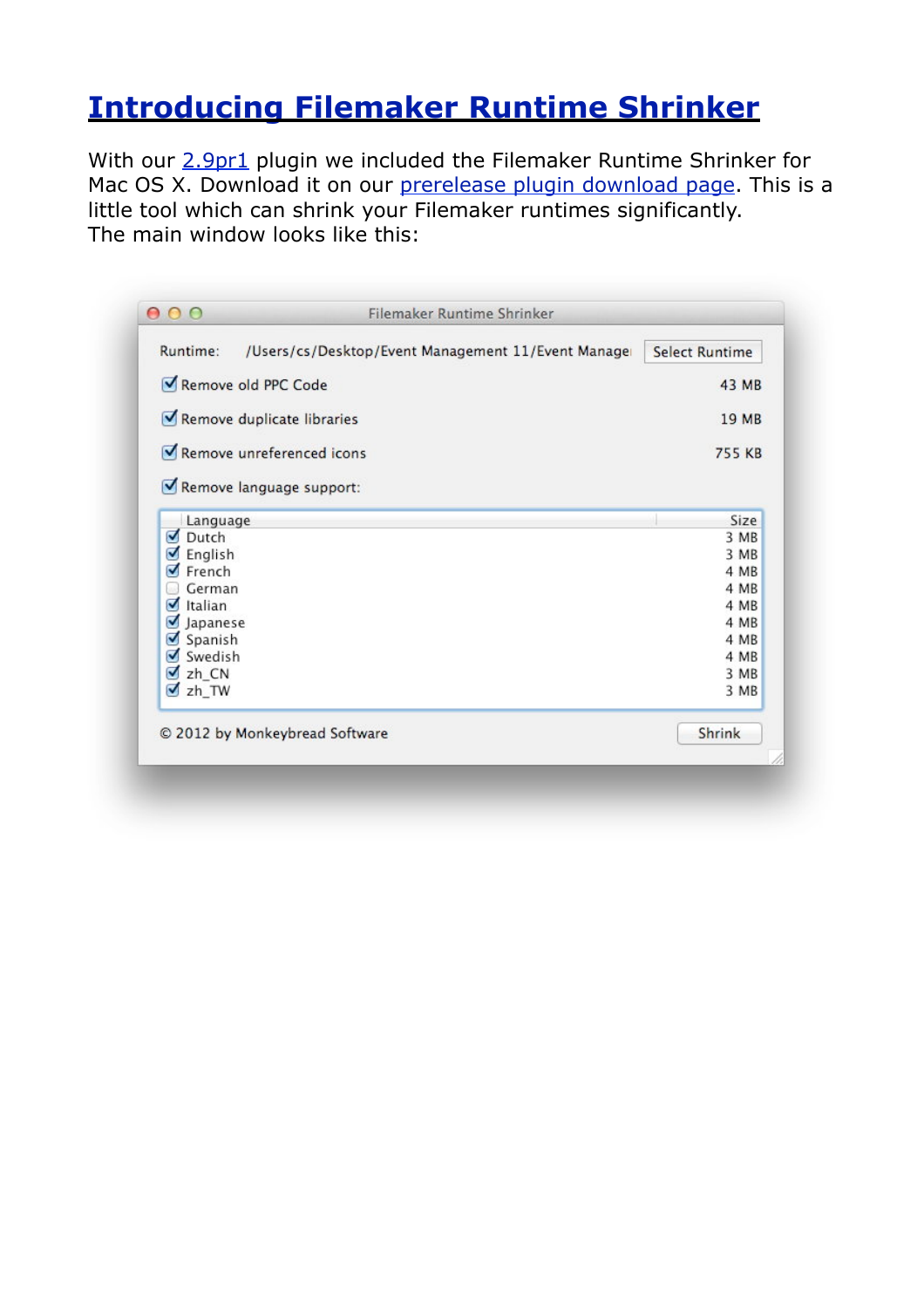| Runtime:<br>/Users/cs/Desktop/Event Management 12/Event Manage | <b>Select Runtime</b> |
|----------------------------------------------------------------|-----------------------|
| Remove old PPC Code                                            | 14 MB                 |
| Remove duplicate libraries                                     | 19 MB                 |
| Remove unreferenced icons                                      | <b>755 KB</b>         |
| Remove language support:                                       |                       |
| Language                                                       | Size                  |
| Dutch<br>$\overline{\mathbf{v}}$                               | 6 MB                  |
| English<br>M                                                   | 6 MB                  |
| French                                                         | 6 MB                  |
| German                                                         | 6 MB                  |
| M<br>Italian                                                   | 6 MB                  |
| Japanese<br>M                                                  | 6 MB                  |
| Spanish<br>M                                                   | 6 MB                  |
| Swedish                                                        | 6 MB                  |
| $Z$ zh_CN                                                      | 6 MB                  |
| $\n  zh$ TW                                                    | 6 MB                  |
| © 2012 by Monkeybread Software                                 | Shrink                |
|                                                                |                       |

Top Filemaker 11, bottom Filemaker 12.

As you see we have 4 options:

- First you can remove PPC code. As Filemaker does not even run on PowerPC based Macs, you can safely remove the old PPC code. It's not needed and we are not sure why Filemaker actually does include it in the first place.
- Second, we remove duplicate libraries. Yes, the runtime contains a few shared libraries several times and it works fine if you remove the duplicates.
- Third, there are some icon files in the runtime which are not assigned to file types, so the operation system will never use them. You can remove them easily with this option.
- Finally you can reduce the number of languages you support.

When we click the shrink button with all options and leaving only one language, we get the runtime smaller and the result dialog: